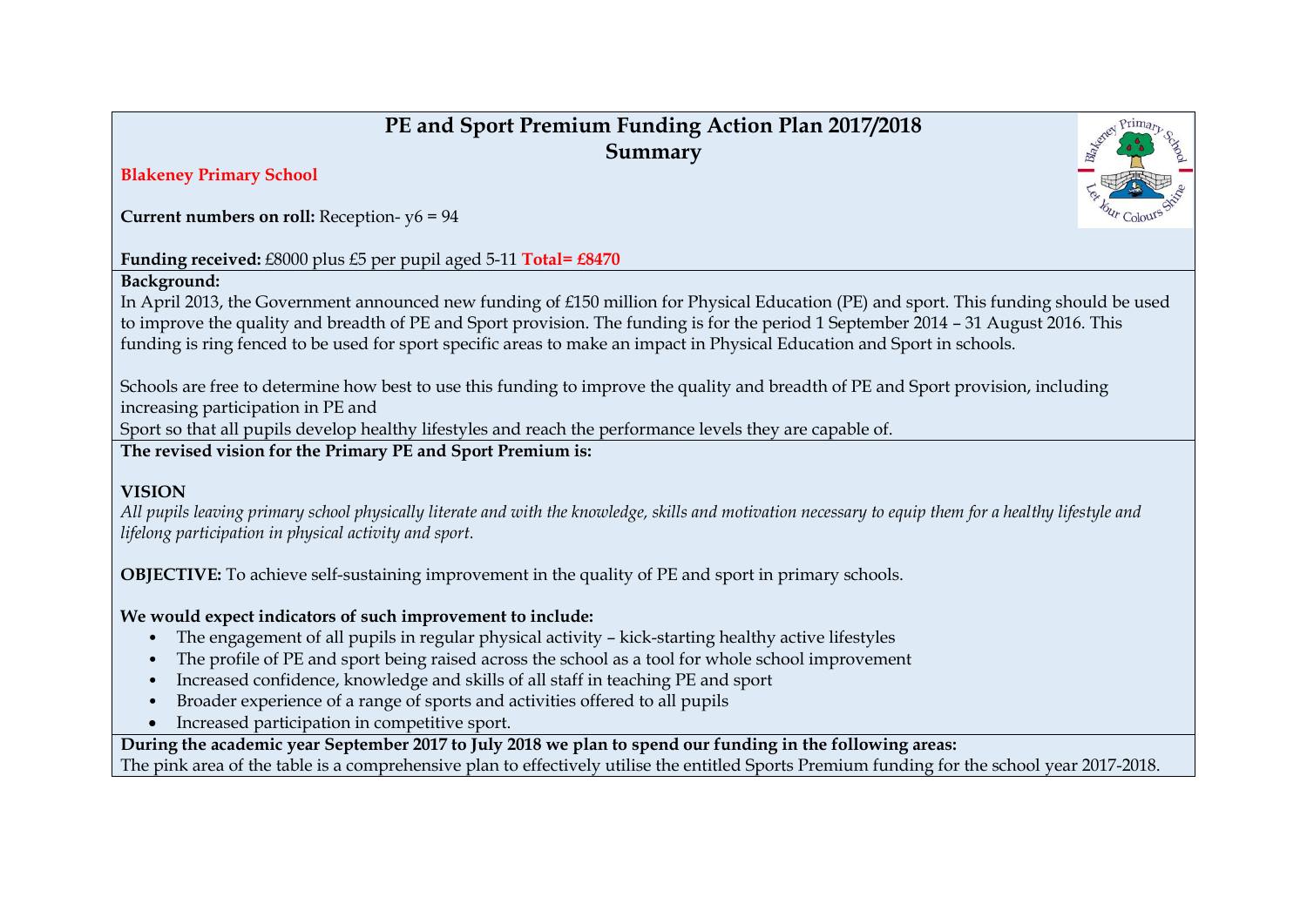| Sport<br>Premium<br>Spend | <b>Activity</b>                                                                                                                                                                                                   | Impact/Rationale for the spend and desired<br>outcomes                                                                                                                                                                                                                                                                                                                                                                     | Monitoring                                                                 |
|---------------------------|-------------------------------------------------------------------------------------------------------------------------------------------------------------------------------------------------------------------|----------------------------------------------------------------------------------------------------------------------------------------------------------------------------------------------------------------------------------------------------------------------------------------------------------------------------------------------------------------------------------------------------------------------------|----------------------------------------------------------------------------|
|                           | Employing a PE specialist to team teach alongside<br>teachers to raise standards within Physical Education and<br>Sport. (1 hour per week with each class. 2 <sup>nd</sup> hour to be<br>taught by class teacher) | To raise the quality of teaching in Physical<br><b>Education</b> and<br>Sport. Develop knowledge, skills and<br>confidence to teach the whole child through<br>sport. To increase pupil participation and<br>range of inclusive activities. A broader<br>experience of a range of sports and activities<br>are offered to all pupils.                                                                                      | Teacher evaluation<br>$\&$<br>lesson<br>observations. Pupil<br>feedback.   |
|                           | Employing sports coaches to team teach alongside<br>teachers (to be determined from the results of a whole<br>school questionnaire).                                                                              | To raise the quality of teaching in Physical<br>Education and<br>Sport. Develop knowledge, skills and<br>confidence to teach the whole child through<br>sport. To increase pupil participation and<br>range of inclusive activities.<br>To provide a link to a local sports club and<br>to sign post children to join community<br>clubs to take part in sport outside of the<br>school environment beyond the school day. | Teacher<br>evaluations and<br>lesson<br>observations.                      |
| £2200 (If<br>agreed)      | PE Scheme of work<br>(suggested Create Development<br>https://www.createdevelopment.co.uk/real-pe/)                                                                                                               | To provides fun and simple way to follow<br>Primary PE Schemes of Work and support<br>for Early Years Foundation Stage, Key Stage<br>1 and Key Stage 2 practitioners that give<br>them the confidence and skills to deliver<br>outstanding PE.<br>It is fully aligned to the National<br>Curriculum and Ofsted requirements and                                                                                            | Teacher<br>moderation and<br>lesson<br>observations.<br>Course attendance. |

# **Blakeney Primary School PE and Sports Premium Funding Action Plan 2017-2018**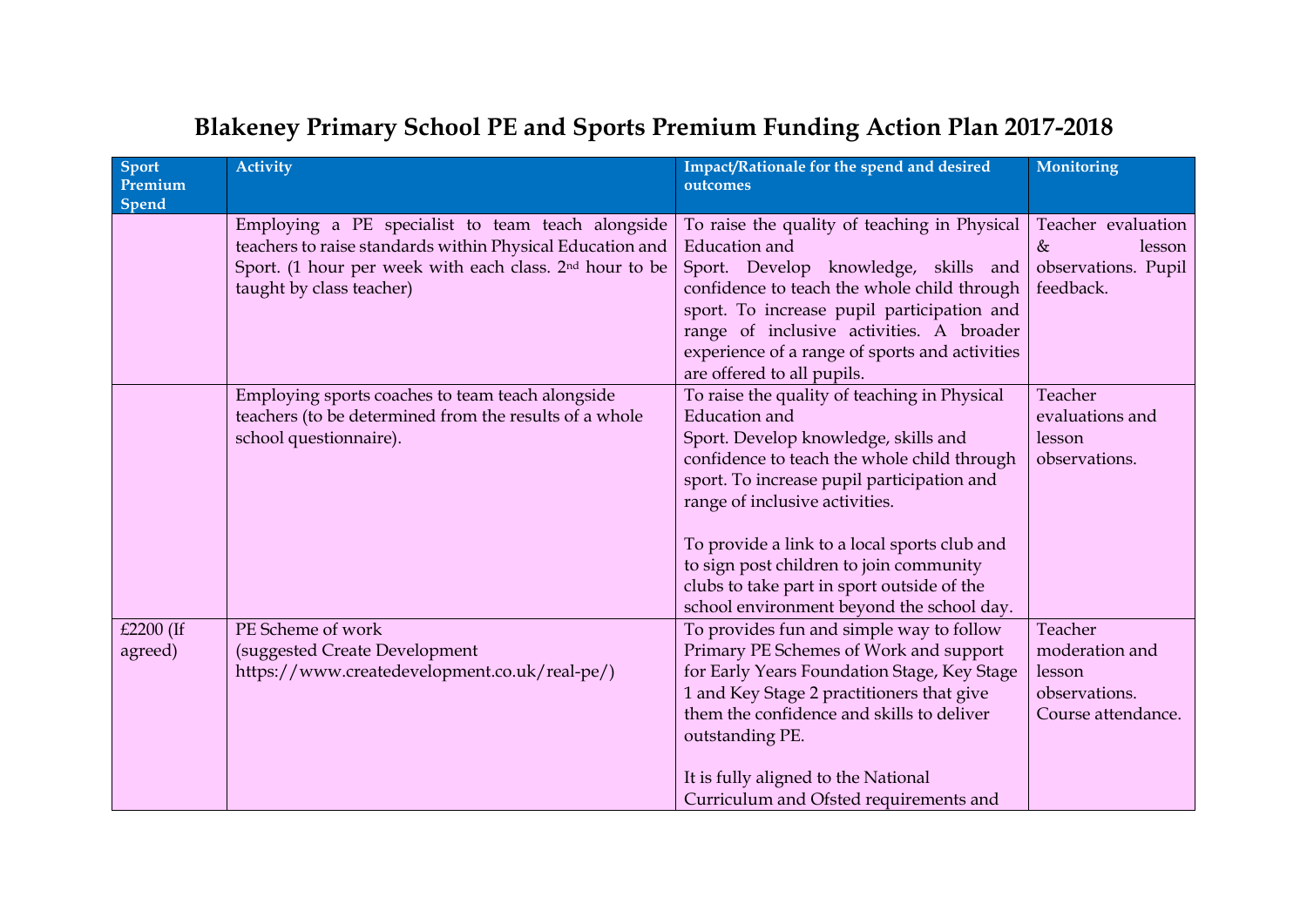|     | Swimming lessons                                                                                                      | focuses on the development of agility,<br>balance and coordination, healthy<br>competition and cooperative learning<br>through a unique and market leading<br>approach to teaching and learning in PE.<br>Subsidised swimming tuition at a local<br>swimming pool to provide 12 weekly<br>swimming sessions for all children from YR<br>to Y6.                                                                                                                                                           | Children can swim<br>25m by the end of<br>KS2.                                                                                                                                                                                                                                                                                       |
|-----|-----------------------------------------------------------------------------------------------------------------------|----------------------------------------------------------------------------------------------------------------------------------------------------------------------------------------------------------------------------------------------------------------------------------------------------------------------------------------------------------------------------------------------------------------------------------------------------------------------------------------------------------|--------------------------------------------------------------------------------------------------------------------------------------------------------------------------------------------------------------------------------------------------------------------------------------------------------------------------------------|
| £48 | Training of year 5/6 Sports Leaders<br>https://www.sportsleaders.org/courses/awards/primary-<br>leaders/introduction/ | To provide children with the opportunity to<br>develop their social, communication and<br>organisation skills through leadership roles<br>in sport.<br>Leadership opportunities extended across<br>the school into<br>Literacy with a media team, reporting on<br>sports events, taking photographs and<br>writing reports to go on a sports notice<br>board and into the school newsletter.<br>The profile of PE and sport being raised<br>across the school as a tool for whole school<br>improvement. | There will be a<br>range of activities<br>taking place at<br>lunchtime<br>organised and run<br>by young leaders<br>and school<br>competition.<br>The media team<br>will regularly<br>report on events<br>across the school<br>and inform the<br>local school<br>community about<br>activities through<br>our sports notice<br>board. |
|     | Summer 'Get Active' Enrichment Week                                                                                   | To encourage children to be more<br>physically active, provide opportunity for<br>children to get excited about sport and<br>Participation in a wide range of physical                                                                                                                                                                                                                                                                                                                                   | Pupil feedback and<br>teachers to post<br>updates on the                                                                                                                                                                                                                                                                             |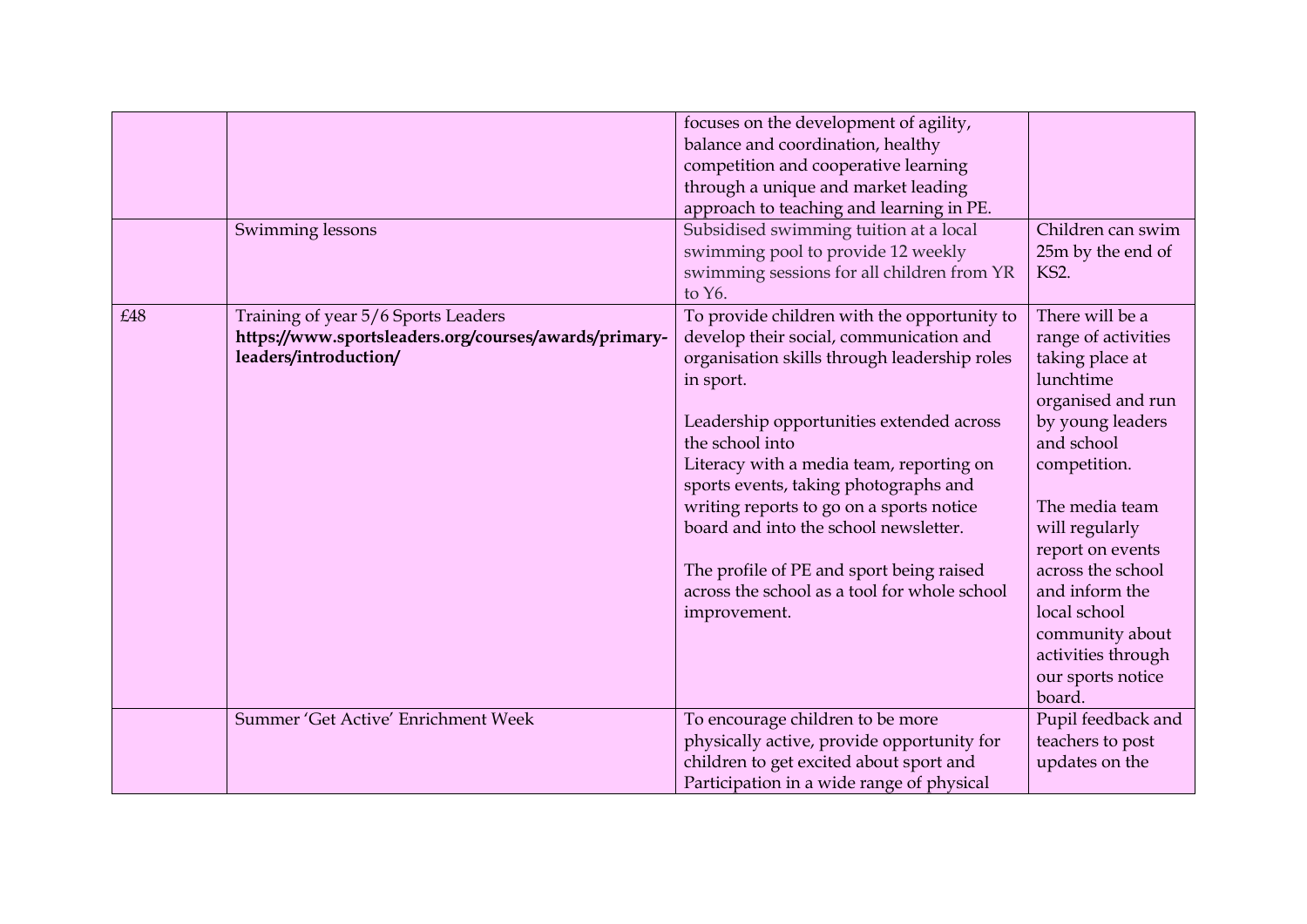|                                                                           |                                                        | activity by exposing them to new and<br>adventurous activity.<br>The week will include Sports day and at<br>least one day-trip out for each class.<br>Children will take part in activities such as:<br>South Cerney, for Sailing, Kayaking,<br>Canoeing and Raft Building.<br>Jumptastic.<br>Extra PE lessons.<br>Extra Zumba/ Aerobics sessions.<br>Fitness sessions.<br>Sports day.<br>Inflatable obstacle course.<br>Aqua Zumba sessions.<br>DigiWall (Digital Climbing Wall). | school webpage/<br>sports notice board.                                      |
|---------------------------------------------------------------------------|--------------------------------------------------------|------------------------------------------------------------------------------------------------------------------------------------------------------------------------------------------------------------------------------------------------------------------------------------------------------------------------------------------------------------------------------------------------------------------------------------------------------------------------------------|------------------------------------------------------------------------------|
| games and competition.                                                    | Participation in a wide range of Forest of Dean School | Provision of a wider range of inclusive<br>activities to engage and motivate children to<br>participate in sport.                                                                                                                                                                                                                                                                                                                                                                  | The numbers of<br>children taking<br>part in a wider<br>range of activities. |
| Participation in a wide range of GPJ events.                              |                                                        | Provision of a wider range of inclusive<br>activities to engage and motivate children to<br>participate in sport.                                                                                                                                                                                                                                                                                                                                                                  | The numbers of<br>children taking<br>part in a wider<br>range of activities. |
| Competition<br>Entry fees to competitions<br>Affiliation fees to Hunts FA |                                                        | Giving the pupils a wider competitive arena<br>to play against local teams.                                                                                                                                                                                                                                                                                                                                                                                                        | Number of events<br>and number of<br>children taking                         |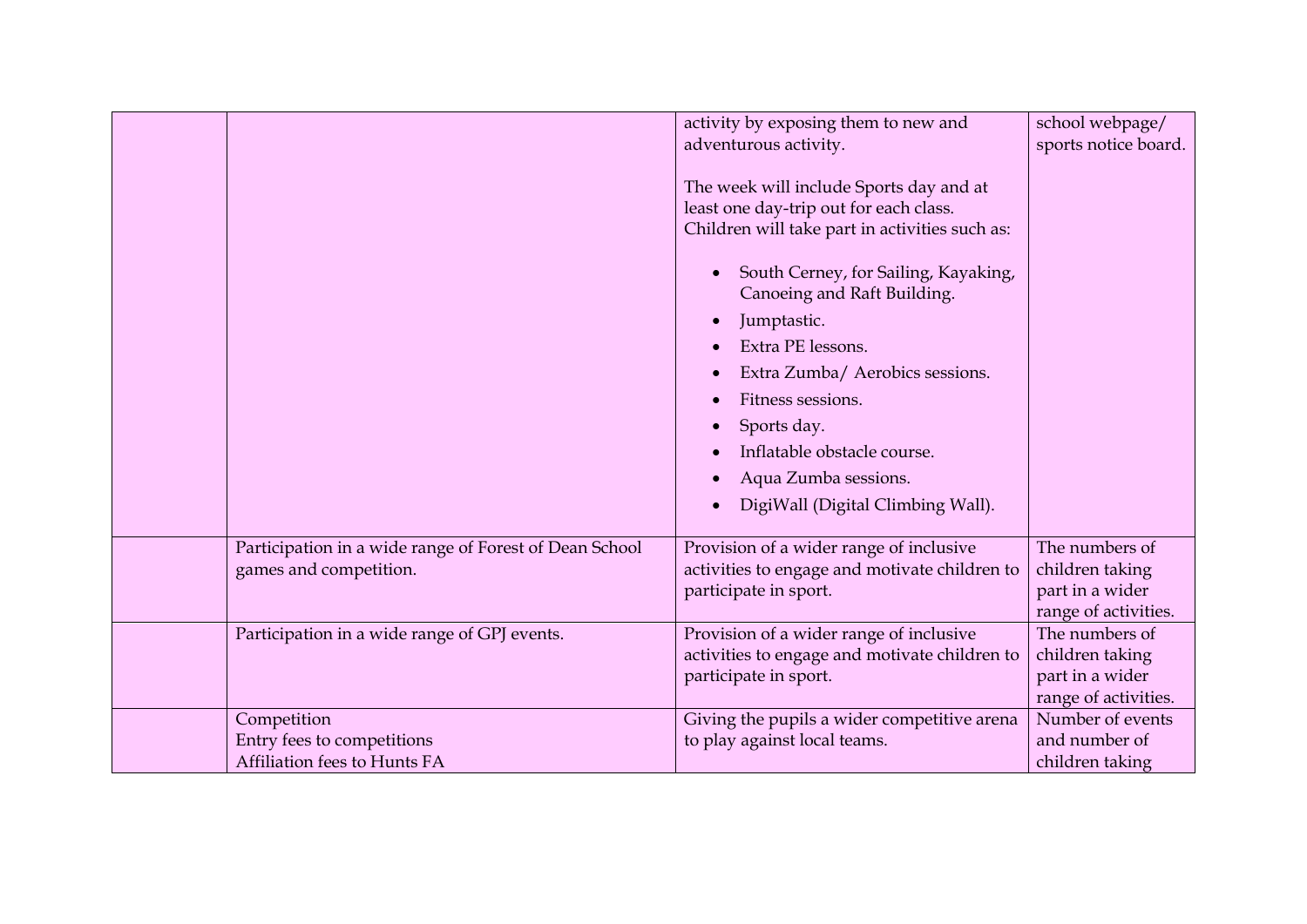|     |                                                                                                                                                                                                                     | Fostering a team ethos both with the players<br>but also through support from pupils in<br>school.                                                                                                                  | part in Inter School<br>Competition                                                                                                                                      |
|-----|---------------------------------------------------------------------------------------------------------------------------------------------------------------------------------------------------------------------|---------------------------------------------------------------------------------------------------------------------------------------------------------------------------------------------------------------------|--------------------------------------------------------------------------------------------------------------------------------------------------------------------------|
|     |                                                                                                                                                                                                                     | Ensuring the Olympic values and principals<br>remain at the heart of the schools' ethos.                                                                                                                            |                                                                                                                                                                          |
|     | Continuous Professional Development<br>Training courses for school staff                                                                                                                                            | Staff across the school have increased<br>confidence knowledge and skills in teaching                                                                                                                               | Numbers of<br>teachers accessing                                                                                                                                         |
|     |                                                                                                                                                                                                                     | PE and School Sport.                                                                                                                                                                                                | courses,<br>evaluations of the<br>impact of the<br>course.                                                                                                               |
|     | PE Coordinator - management, planning and<br>organisation of whole school Physical education. Release<br>time off timetable. This also includes time for the PE Co-<br>ordinator to take the school teams to events | Provide the PE coordinator with time to<br>undertake an audit of our provision,<br>observation of lessons, produce an action<br>plan for PE and organise teams, training<br>and activities across the whole school. | The PE coordinator<br>will deliver a<br>coherent structured<br>action plan under<br>the PE coordinator<br>role without this<br>impacting on<br>her/his teaching<br>role. |
|     | Purchase of Sports tops for staff                                                                                                                                                                                   | To engender a team spirit and to role model<br>our expectations of pupils.                                                                                                                                          | Purchase of sports<br>tops for all staff                                                                                                                                 |
|     | Purchase resources to support physical education in<br>school                                                                                                                                                       | Audit of current sports equipment and<br>purchase of new equipment that is<br>appropriate for KS1&2 and supports a<br>range of activities across the school.<br>Ability to host inter school competitions.          | Increased activities<br>for children to<br>participate in.<br>Number of games<br>hosted at school.                                                                       |
| £60 | afPE membership                                                                                                                                                                                                     | Provide resources, equipment, supply<br>cover, competition entry fees for the PE Co-                                                                                                                                | AfPE awarded                                                                                                                                                             |